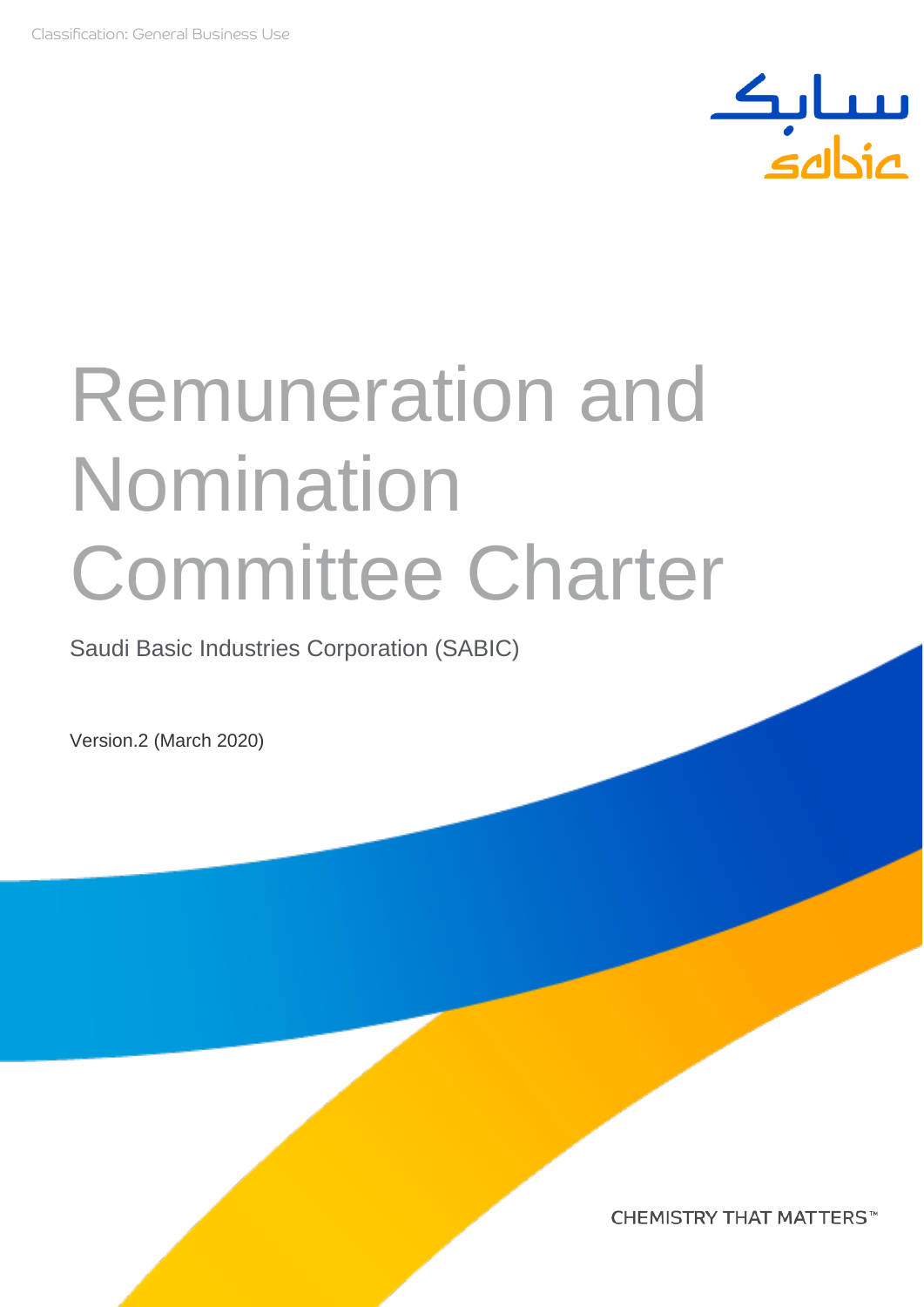## **Contents**

| D. |
|----|
|    |
|    |
|    |
|    |
|    |
|    |
|    |
|    |
|    |
|    |
|    |
|    |
|    |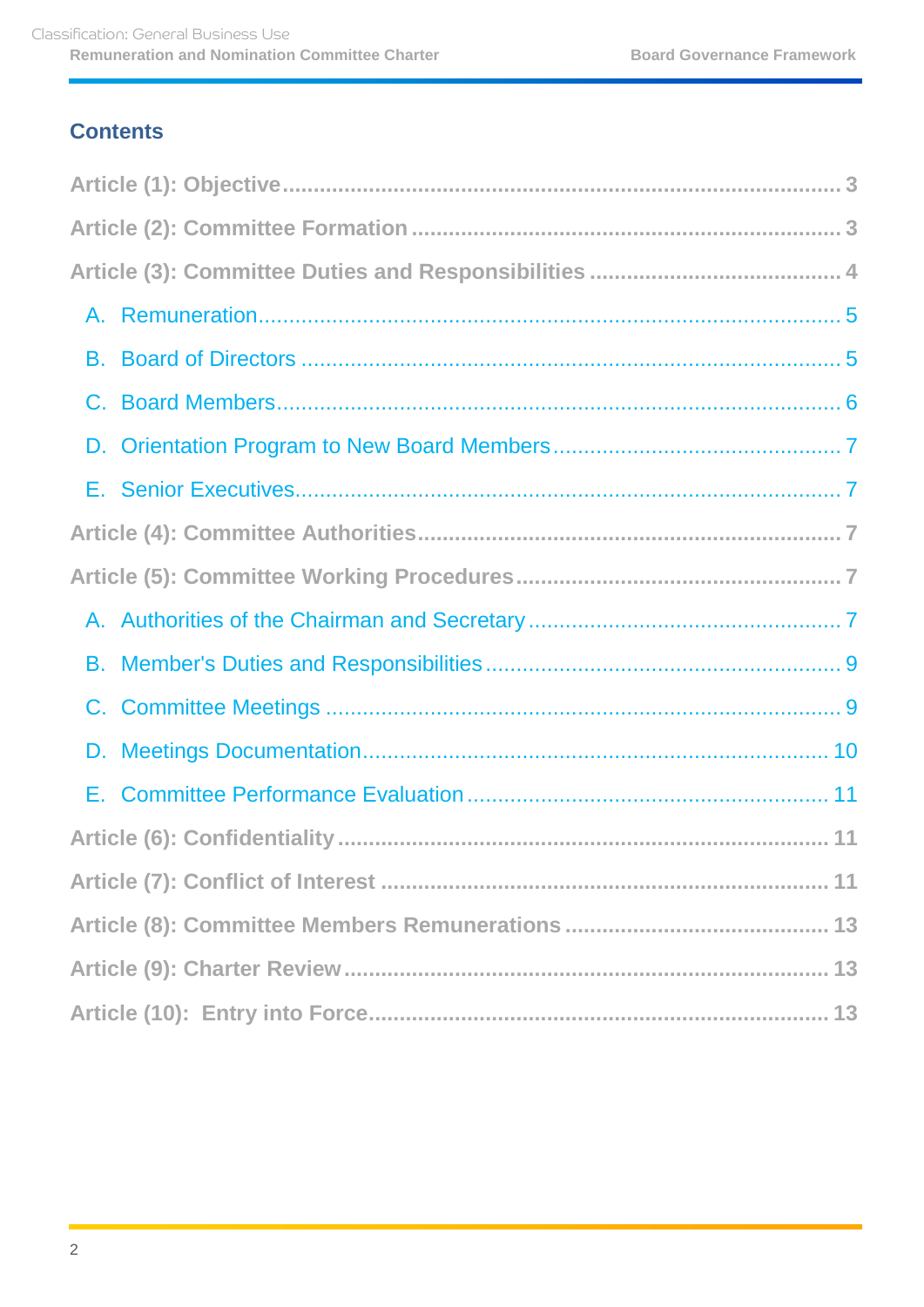## <span id="page-2-0"></span>**Article (1): Objective**

The objective of this Charter is to regulate the Remuneration and Nomination Committee function through determining its duties, authorities, working procedures and its members' selection rules, in accordance with regulatory rules for remuneration and nomination committees of listed joint stock companies as provided for in the Regulatory Rules and Procedures issued pursuant to the Companies Law relating to Listed Joint Stock Companies, and in the Corporate Governance Regulations issued by the Capital Market Authority (CMA).

## <span id="page-2-1"></span>**Article (2): Committee Formation**

- The Committee is formed by a Board resolution. However, the Ordinary General Assembly sets forth the rules of selection of the Committee members and their tenure and remunerations as well as the Committee's duties and working procedures based on the Board's proposal.
- The Committee is formed among shareholders or others, other than non-executive Board members. The Committee shall be formed of not less than three nor more than five members, comprising an independent Board member, according to the following selection rules:
	- o The candidate shall have a record of expertise relevant to the Remuneration and Nomination Committee's duties and responsibilities.
	- o The candidate shall have a good awareness of the Company's business activities as well as the required skills and expertise necessary to manage them.
	- o The candidate shall have a university degree.
	- o The candidate shall have not been convicted of an offence of dishonesty, breach of trust or violation of the laws and regulations of the Kingdom of Saudi Arabia or any other country.
	- o The selection of the candidate shall not violate the relevant laws, regulations and instructions.
- Committee members elect, from among themselves, a chairman for the Committee term, who shall be an Independent Director. In the absence of the Committee's Chairman, the present members appoint a chairman to preside the meeting.
- A Committee member shall carry out his/her role and responsibilities from the date of his appointment until one of the following cases takes effect: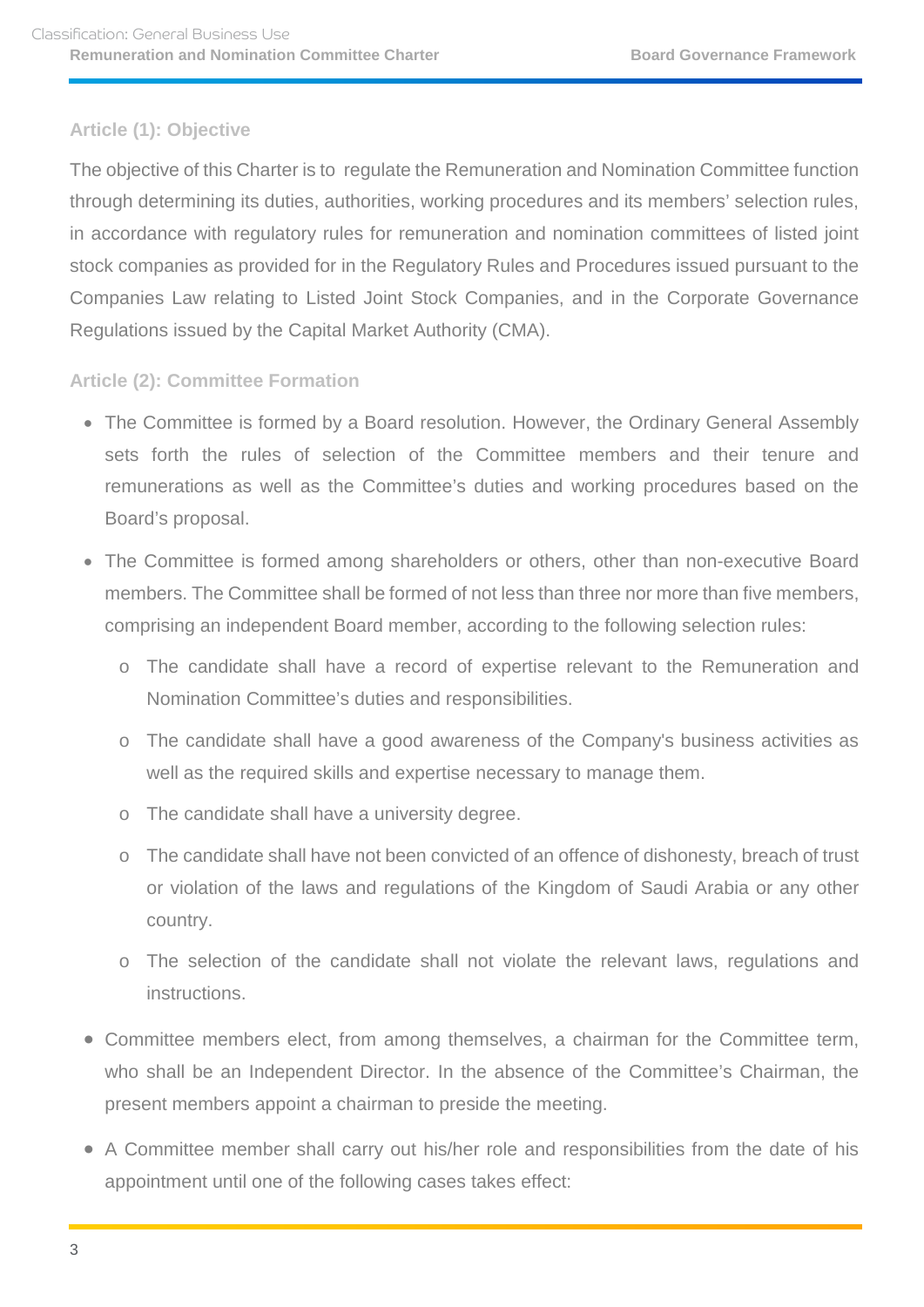- o Expiry of the Board's term.
- o Submitting his/her resignation, without prejudice to the Company's right to demand compensation if the resignation tendered at an inappropriate time.
- o The member has developed a mental illness or physical disability that prevents him/her from performing his/her Committee duties.
- o Issuance of a court order declaring the member's bankruptcy or insolvency, or his request of settlement with creditors.
- o Conviction of committing an offence of dishonesty, breach of trust, forgery, or violation of the laws and regulations in the Kingdom of Saudi Arabia or any other country.
- o A resolution by the Board to terminate his/her Committee membership for any of the following reasons:
	- The member's breach of his/her responsibilities, duties and tasks to the extent that results in damage to the Company's interests.
	- Absence from three consecutive meetings within one year without a legitimate excuse.
	- Other reasons as may be decided by the Board, without prejudice to the right of the dismissed member to claim compensation if the dismissal occurs for an unacceptable reason or at an inappropriate time.
- o Becoming disqualified due to losing any of the Committee's membership conditions stated in this Charter.
- If the position of a Committee member becomes vacant due to one of the preceding or other cases during the Committee's term, the Board may appoint a member in the vacant position, provided that the Committee's membership rules stated in this Charter are met. The new member completes the term of his/her predecessor.
- The Committee shall have a Secretary General to be appointed by the Board.

## <span id="page-3-0"></span>**Article (3): Committee Duties and Responsibilities**

Pursuant to the regulatory rules for the remuneration and nomination committee stated in the Corporate Governance Regulations issued by the Capital Market Authority (CMA), the Committee's duties and responsibilities shall be as follows: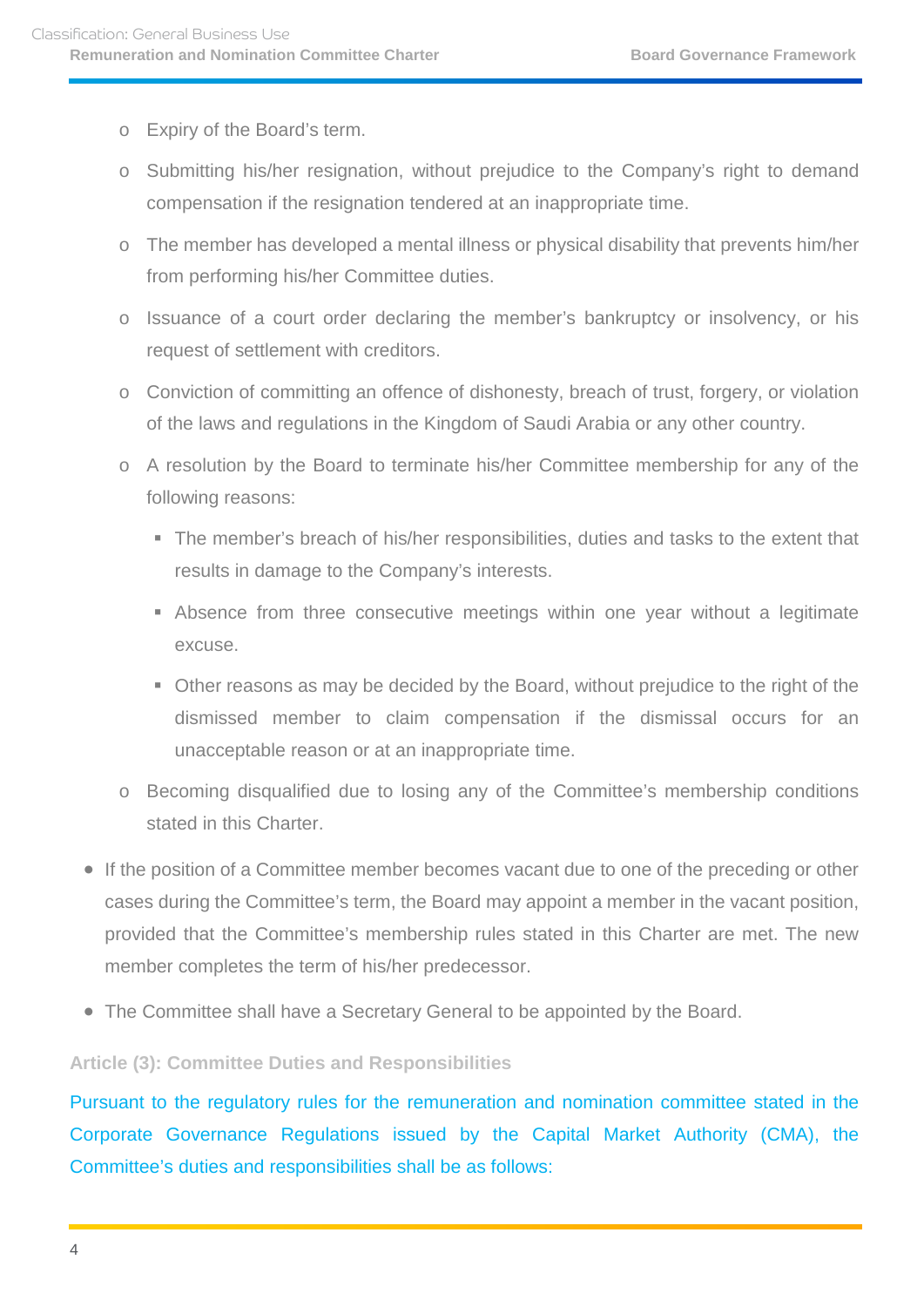## <span id="page-4-0"></span>A. Remuneration

- Developing the Company's Remunerations Policy of Board Members, Committees Members and Executive Management and providing recommendations thereon to the Board for approval by the General Assembly.
- Reviewing the Remuneration Policy regularly to ensure consistency with the possible changes in relevant legislation and regulations, the Company's strategic objectives, and the skills and qualifications required, and recommending proposed changes to the Board.
- Recommending to the Board the remunerations of the members of the Board, committees and Executive Management in accordance with the policy approved by the Ordinary General Assembly.
- Preparing an annual report on remunerations granted to the members of the Board, committees, and Executive Management.
- Specifying and recommending the types of rewards to employees of the Company.

## <span id="page-4-1"></span>B. Board of Directors

- Developing the Board Membership's Policy and Standards, and recommending it to the Board for approval by the Ordinary General Assembly.
- Recommending to the Board nominees to Board membership according to the approved Board Membership Policy.
- Conducting an annual review of the required skills for the Board membership and preparing a description of the required capabilities and qualifications.
- Reviewing the Board Membership Policy regularly to ensure its consistency with the possible changes in the relevant legislation and regulations, the Company's strategic objectives, skills and qualifications required, and recommending to the Board proposed changes to the Policy.
- Examining conflict of interest status for those who desire to run for the Board membership, and making related recommendations to the Board.
- Examining the structure of the Board and recommending possible changes.
- Reviewing the charters of the Board and the Board committees and updating them in accordance with the regulatory requirements and best practices.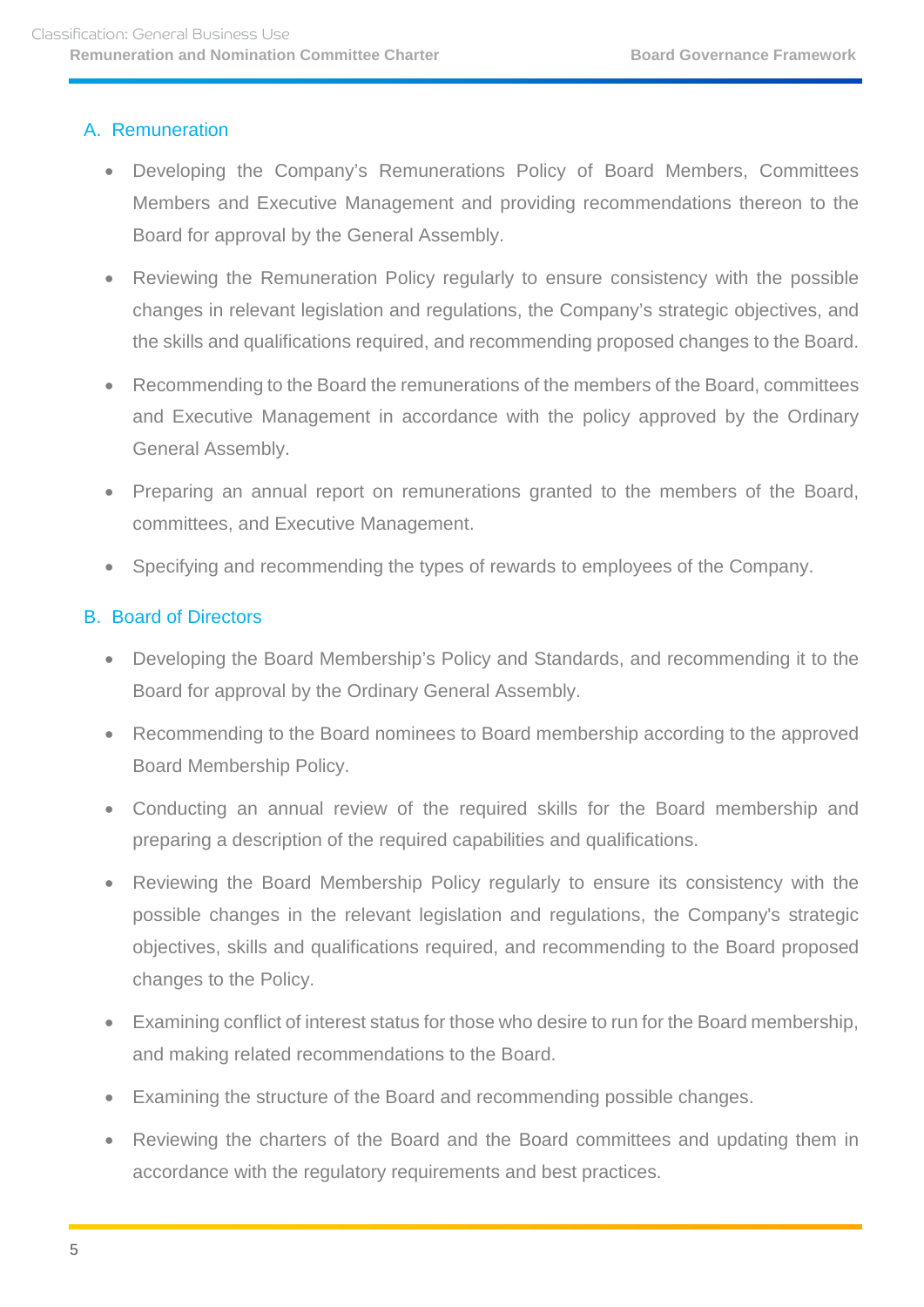- Keep Board members always informed of latest developments in the field of corporate governance and best practices.
- Identifying weaknesses and strengths of the Board and proposing remedies in line with the Company's interest.
- Establishing procedures to deal with the vacancies of the Board or committees and making recommendations thereon.
- Providing recommendations to the Board on performance measures to evaluate the Board's activities, members, and committees.

## <span id="page-5-0"></span>C. Board Members

- Defining the time that the Board member shall allocate for performing Board duties.
- Verifying, annually, the independence of independent directors and absence of any conflict of interest in case the independent director is also a member of the Board of another Company.
- Verifying whether a Board member is engaged in any business that competes with the Company's businesses, or competes in any activity or a branch of an activity carried out by the Company ("Competing Business"), and making recommendations to the Board in that respect after receiving the member's notification about the Competing Businesses in which he/she desires to be engaged based on the concept of the Competing Businesses according to the following criteria and standards:
	- A. Conducting a technical examination of the member's notification on the Competing Business in which he/she desires to be engaged;
	- B. Studying the market(s) in which the Competing Business or any of its related products are found;
	- C. Studying the relationship between the Competing Business and the Company's Strategy and future directions.

The Committee shall have the right to obtain the information it needs for the sake of conducting the abovementioned investigation, and to consult a proper party to conduct needed studies or evaluation.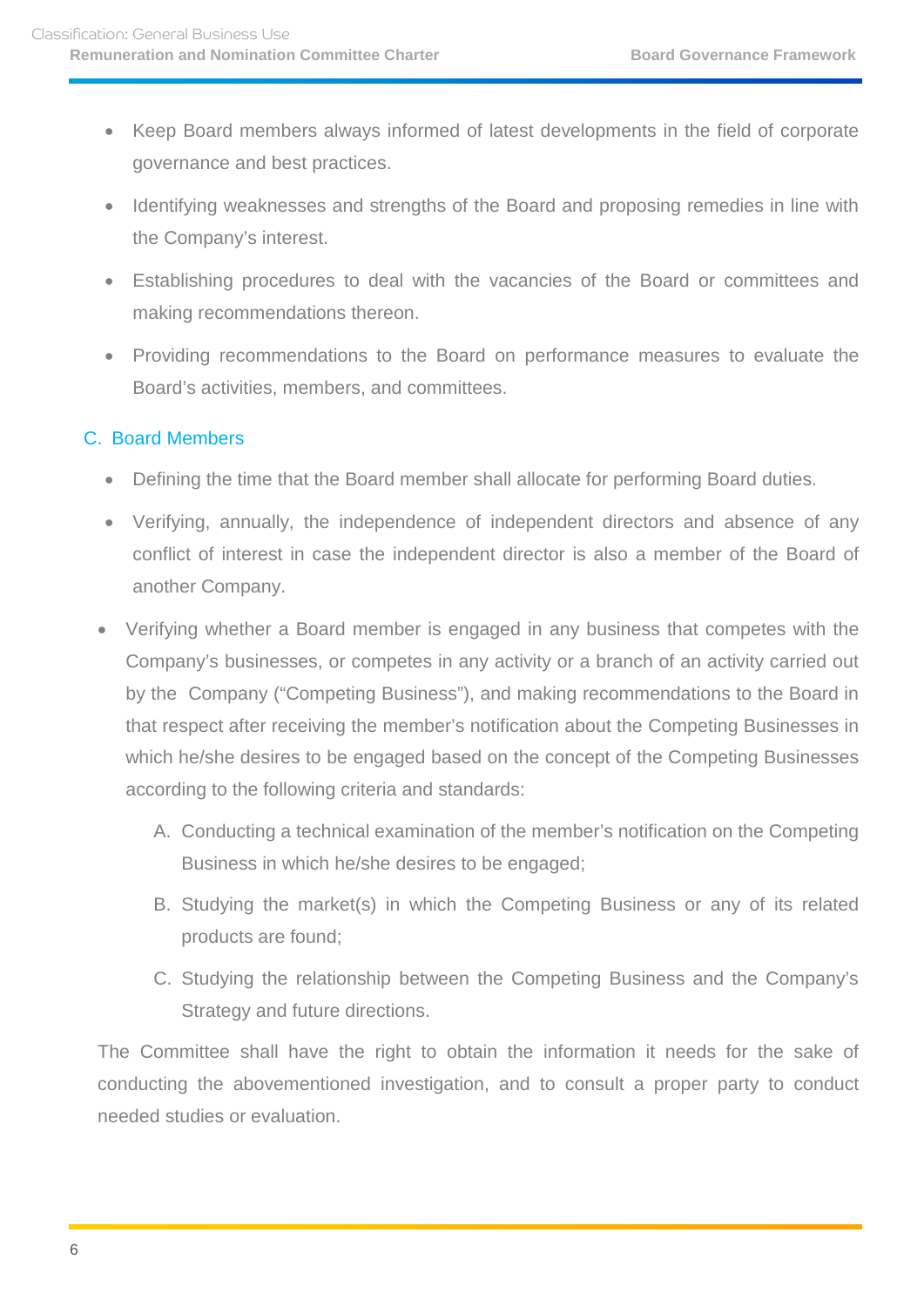- Reviewing status of the member's competition against the Company's businesses (approved by the General Assembly) on an annual basis. To that end, the Committee is authorized to obtain the information required for conducting such review.
- Developing job descriptions of Executive, Non-executive, and Independent directors.
- Recommending to the Board re-nomination or dismissal of a Board member or committee member.

## <span id="page-6-0"></span>D. Orientation Program to New Board Members

• Recommending to the Board an orientation program for new Board members. The program should cover the Company's activity, nature of its business, and its financial and legal aspects.

## <span id="page-6-1"></span>E. Senior Executives

- Recommending to the Board appropriate policies and standards for the appointment of Senior Executives and identifying the required capabilities and skills; and reviewing such policies and standards regularly to ensure their consistency with changes in the Company's strategic objectives and the required skills and qualifications to achieve them.
- Developing job descriptions for Senior Executives, reviewing the Company's organizational structure, and making recommendations on possible changes.
- Developing succession planning processes for cases of vacancy of the position of any Senior Executive, and making recommendations thereon.

## <span id="page-6-2"></span>**Article (4): Committee Authorities**

## The Committee shall have the following authorities to carry out its duties:

- Requesting the information and data that may assist the Committee in studying the matters falling within its competencies, or otherwise referred thereto by the Board.
- Subject to the Board approval, using the services of any expert, specialist or others to study the matters that fall within its duties and responsibilities.

#### <span id="page-6-3"></span>**Article (5): Committee Working Procedures**

## <span id="page-6-4"></span>A. Authorities of the Chairman and Secretary

• The Committee Chairman shall have the following duties: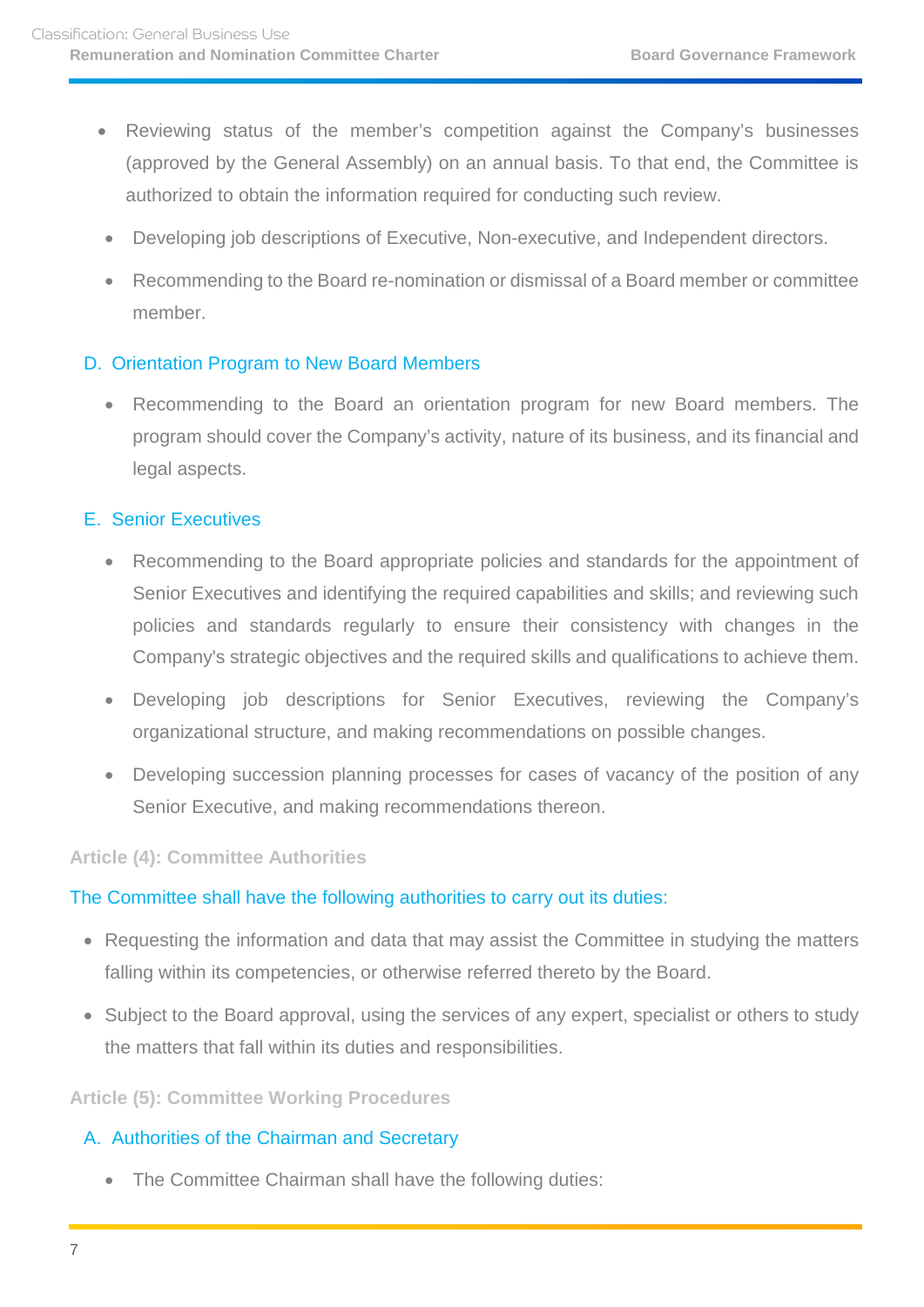- o Leadership of the Committee meetings and seeking to enhance their effectiveness.
- o Representing the Committee before the Board.
- o Convening the Committee meetings, and specifying their times, dates, and venues in coordination with Committee members.
- o Preparing meeting agenda, taking into consideration the topics that any Committee member wishes to include.
- o Ensuring that the topics presented to the Committee are accompanied by sufficient information to enable decision-making.
- o Ensuring that sufficient time is made available for the discussion of agenda items.
- o Enhancing the active participation of the Committee members in the Committee meetings through their study and discussion of the agenda items and expressing their views in such a manner that contributes to the achievement of the Committee's objectives.
- o Ensuring provision of complete and correct information to Committee members in a timely manner to enable them performing their duties and responsibilities.
- o Preparing regular reports on the Committee's activities and submitting them with its recommendations and conclusions to the Board.
- o Following up the implementation of the Committee decisions.
- o Arranging for conducting the Committee's periodical performance evaluation.
- The Secretary General shall have the following duties and responsibilities:
	- o Coordinating the Committee's meetings and proposing agenda items in coordination with the Committee Chairman.
	- o Notifying the Committee members of meeting dates and providing them with meeting agenda and information necessary for studying the agenda items.
	- o Attending and documenting the Committee meetings and preparing the minutes of meeting and maintaining them in a special record.
	- o Maintaining documents, records and reports submitted to or issued by the Committee.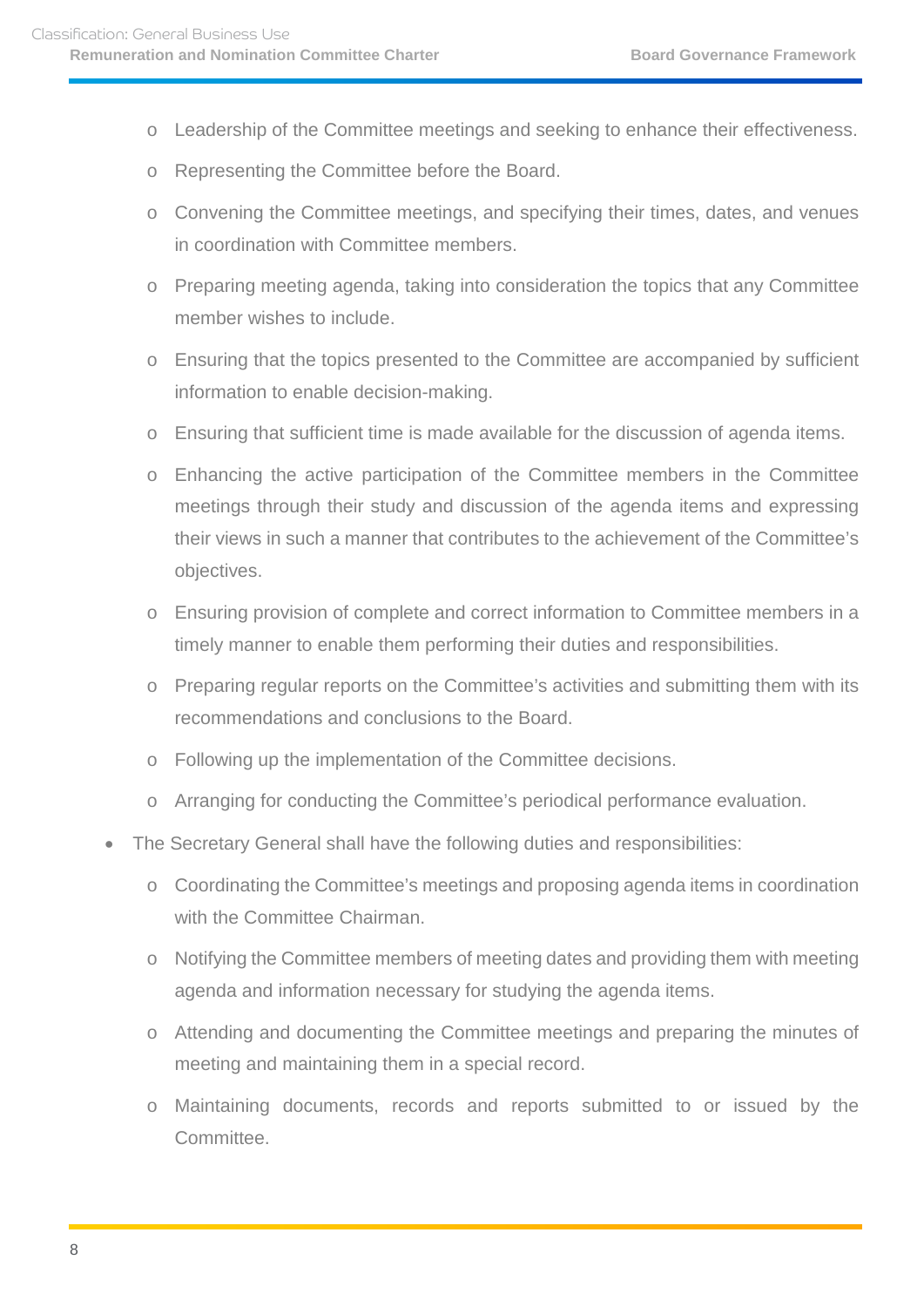o Providing assistance and advice to the Committee in matters falling within its competencies.

## <span id="page-8-0"></span>B. Member's Duties and Responsibilities

- Complying with the provisions of the Companies Law and its Implementing Regulations, the Capital Market Law and its Implementing Regulations, other related laws and regulations, and the Company's By-Laws in exercising his/her duties. He/ She shall refrain from engaging or participating in any transaction that may harm the interests of the Company.
- Acquainting himself/herself of the Committee's duties and responsibilities, and devoting sufficient time to exercise his/her role in achieving them.
- Carrying out his duties free from any external influence, whether from inside and outside the Company, and not prioritizing his/her personal interests over those of the Company.
- Refraining from acceptance of gifts from any person who has business dealings with the Company.
- Preparing for and attending the meetings, and not absenting himself/herself except for valid reasons that are notified to the Committee Chairman in advance and be acceptable to the Committee.
- Participating effectively in Committee meetings through his/her prior examination and discussion of agenda items.
- Seeking to acquaint himself/herself with the regulatory updates related to the areas and subjects relevant to the Committee's duties and responsibilities.
- Seeking to acquaint himself/herself with the recent developments related to the Company's activities and business, and other relevant areas.

## <span id="page-8-1"></span>C. Committee Meetings

- The Committee meets at least once every six months at the Chairman's invitation. The Committee Chairman shall also convenes a meeting in an exceptional case such as when it is requested by the Board or two Committee members; or if the circumstances so require, provided that the reasons for such exceptional meeting are stated.
- The Committee adopts the dates and agendas of meetings of a fiscal year prior to its commencement. The meeting's invitation shall be issued at least 15 days in advance and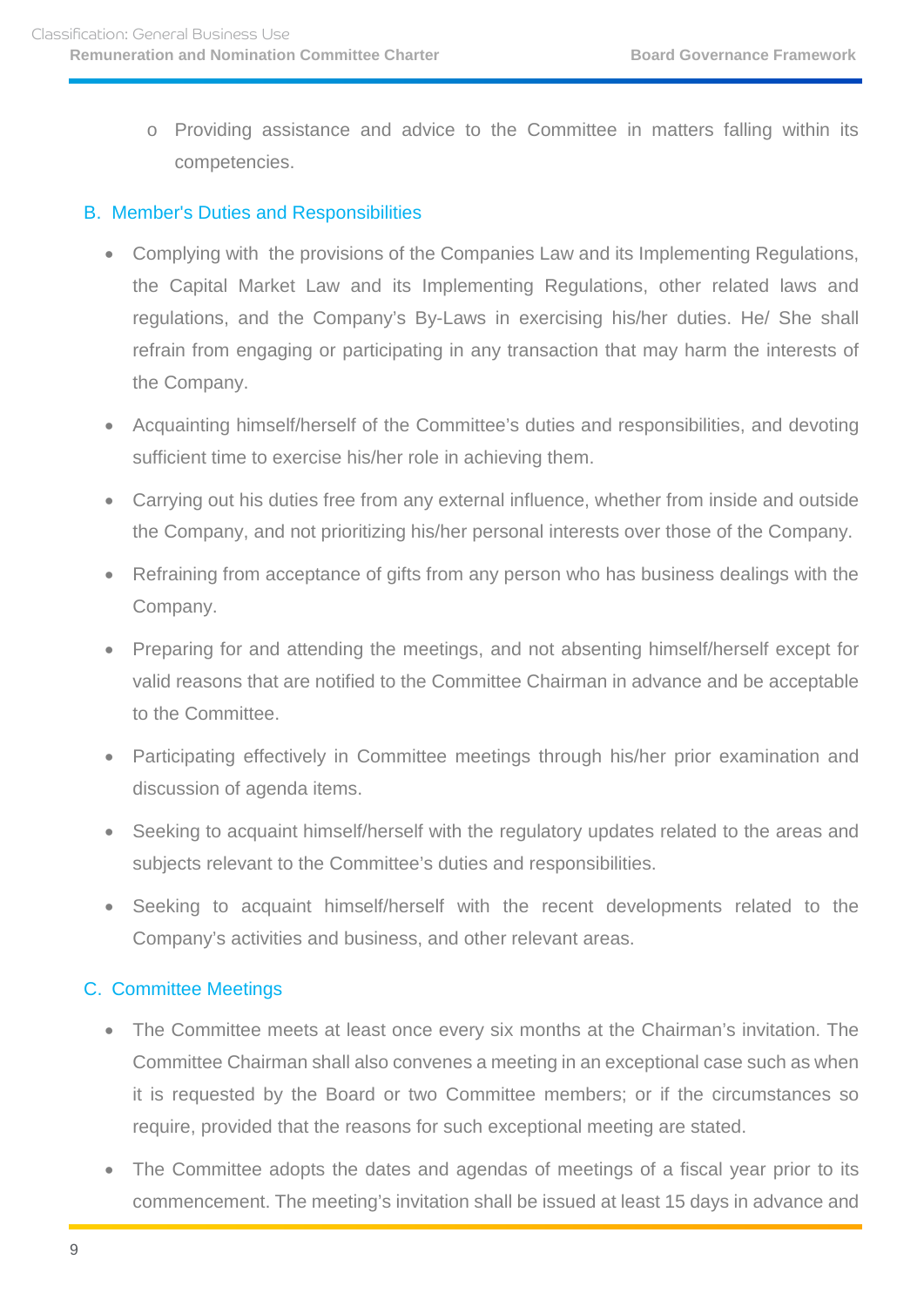be accompanied by the agenda as well as documents and information necessary for discussing and deciding on the agenda items.

- In exceptional cases, meeting invitations may be issued at least five days prior to the meeting date in accordance with the invitation procedures specified in this Charter.
- The Committee holds its meetings at the Company headquarters; however, they may be held elsewhere if necessary, subject to the Board approval.
- The quorum of the Committee's meeting requires attendance of a majority of its members. A member – in cases of necessity – may attend using one of the forms of communication, subject to the Committee approval.
- The Committee meeting shall be attended by its members only. However, a member of the Board or Executive Management, who is not a member to the Committee, may only attend that meeting upon invitation by the Committee to take his/her opinion or advice.
- Committee decisions are made by a majority vote of the present members. When votes are equal, the Chairman's vote shall be casting.
- A Committee member is entitled to object to any Committee's decision, provided that his/her objection is expressly stated in the meeting minutes together with the reasons for the objection. Absence from a meetings at which a decision is made, does not preclude the member's liability for implementing the decision unless it is proven that the member was unaware of the decision or was unable to challenge it immediately after knowing of it.

## <span id="page-9-0"></span>D. Meetings Documentation

- The Committee Secretary prepares minutes of meeting, which must include:
	- o The venue, date, and start and end times of the meeting.
	- o Names of present and absent members as well as the names of invitees who are not Committee members.
	- o Committee deliberations and resolutions, together with stating the results of votes and reasons for objections, if any.
	- o Specifying the party to be responsible for implementing resolutions issued as well as setting the implementation timeline and follow-up mechanism.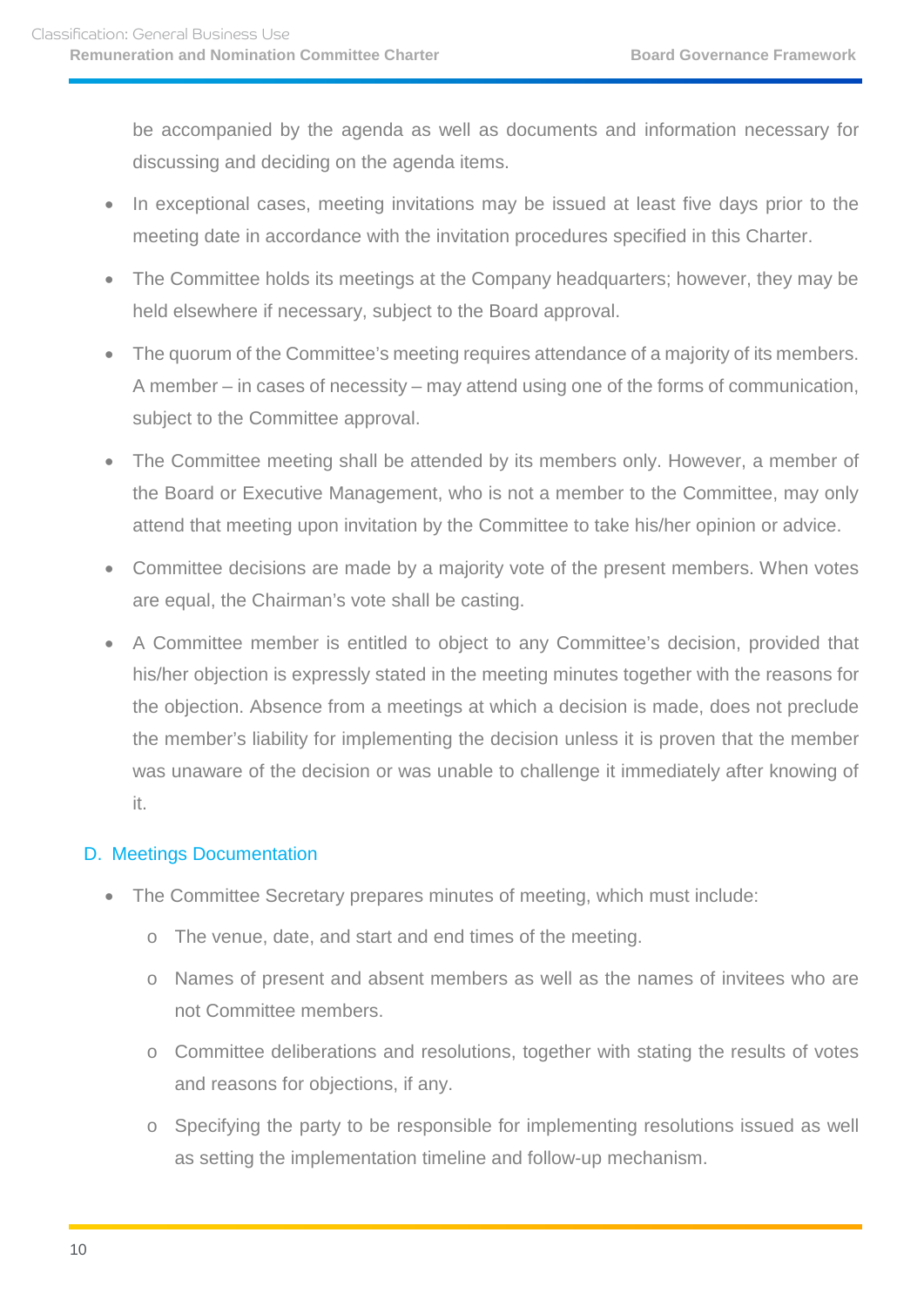- The Committee Secretary sends the draft minutes of the meeting to Committee members who must record their comments, if any, on the draft within a maximum of five working days from the date of dispatch.
- After incorporating the Committee members' comments into the draft minutes, and obtaining the meeting's Chairman approval, the Committee Secretary sends the amended draft to the Committee members in preparation for its approval at the next Committee meeting.
- The meeting's minutes, agenda and all accompanying documents must be maintained in a special record to be signed by the Committee Chairman and Secretary.

## • Committee Activities Follow-up

The Committee Chairman submits the Committee's recommendations and conclusions to the Board at the first Board meeting following the Committee meeting.

## <span id="page-10-0"></span>E. Committee Performance Evaluation

• The Committee reviews and evaluates its performance on a regular basis against such indicators as the Committee's effectiveness in carrying out its prescribed duties and responsibilities.

## <span id="page-10-1"></span>**Article (6): Confidentiality**

• A Committee member must maintain confidentiality of the information and documents made available to him/her. He/ She may, in no case and even if his/her membership is terminated, disclose them to any person or entity unless he/she is so authorized by the Board, nor may he/she use any such information for his/her personal benefit or for that of his relatives or other third parties. The Company has the right to demand compensation in case of violation of the provisions of this article. This obligation also applies to the Committee's Secretary.

## <span id="page-10-2"></span>**Article (7): Conflict of Interest**

• Members must avoid situations that lead to conflicts of interest with the Company. A conflict of interest means that there is a direct or indirect interest to a member in any matter listed on the Committee agenda; and such an interest may (or is believed to) influence the independence of the member's opinion, which is assumed to reflect his/her professional views.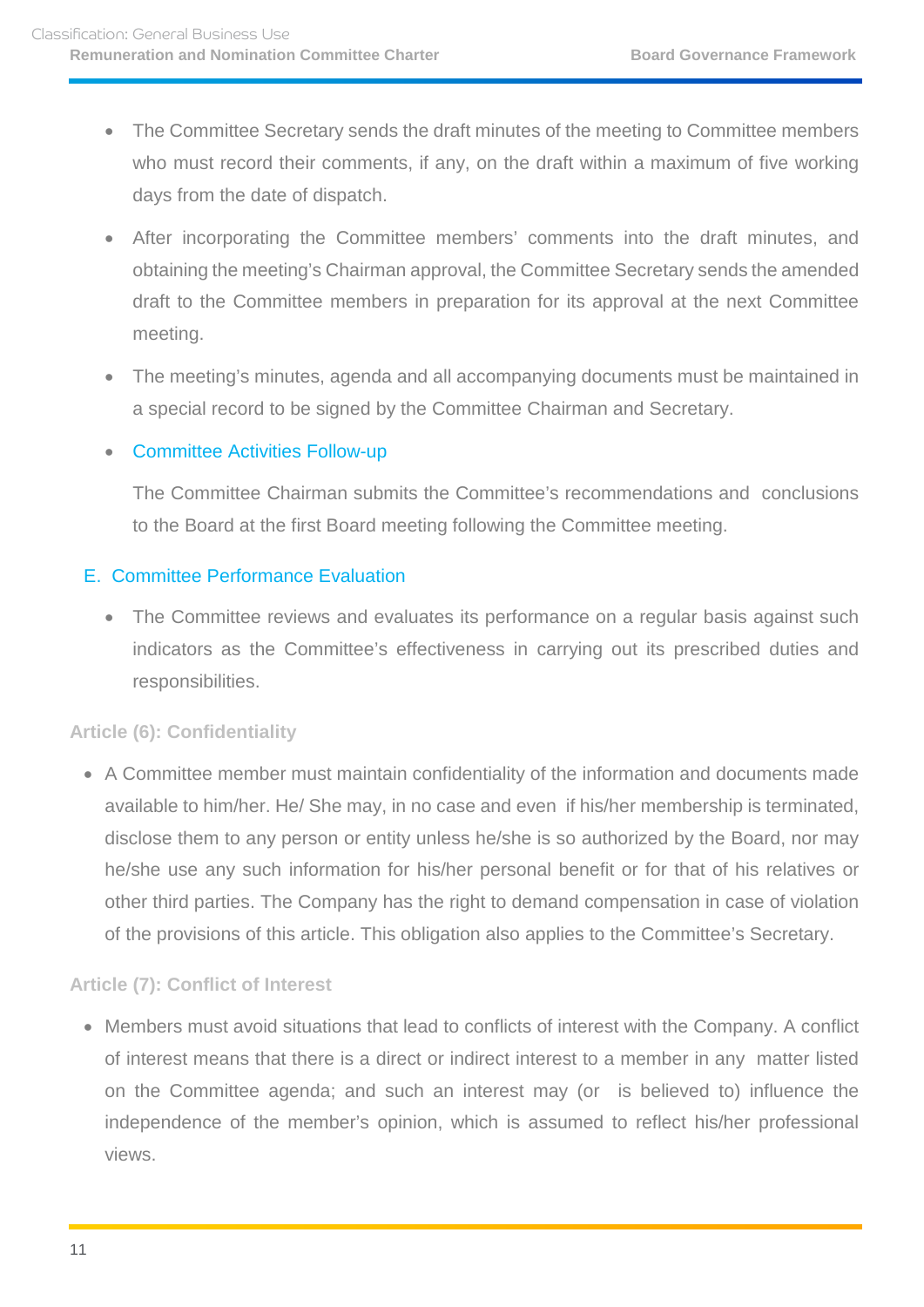- If a member has a conflict of interest in relation to any matter on the Committee agenda, he must disclose such conflict before starting the discussion of that matter, provided that it is stated in the minutes of the meeting. In such a case, the member must not attend nor participate in the discussion of that matter nor vote thereon.
- Committee member may not have a direct or an indirect interest in the businesses and contracts to be carried out or concluded for the Company's account unless an authorization thereto is obtained from the Ordinary General Assembly and according to the criteria developed by the competent party.
- Committee member may neither be engaged in any business that would compete the Company nor compete with the Company in any branch of an activity it carries out unless an authorization thereto is obtained from the Ordinary General Assembly and according to the criteria developed by the competent party.
- If a Committee member fails to disclose his/her interest in the contracts carried out for the Company's account, whether before or during his membership of the Committee, the Company may claim, before the competent judicial authority, revocation of the contract and obliging the member to pay a compensation or any profit or benefit he/ she gained through such interest.
- If a Committee member fails to disclose his/her engagement in any business that may compete with the Company or one of the branches of its business activity, the Company may claim before the competent judicial authority a proper compensation.
- Committee member must not directly or indirectly makes use of, exploit, or benefit from any of the Company's assets, information, or investment opportunities that are under consideration by the Company, even if the Company has decided not to proceed with such an opportunity. A member may not exploit such investment opportunities even after expiry of his/her membership term.
- If it is proven that a member has exploited an investment opportunity, the Company or any interested party, may claim before the competent judicial authority revocation of any business, profit, or gain resulting from such an opportunity. The Company may also claim a proper compensation.